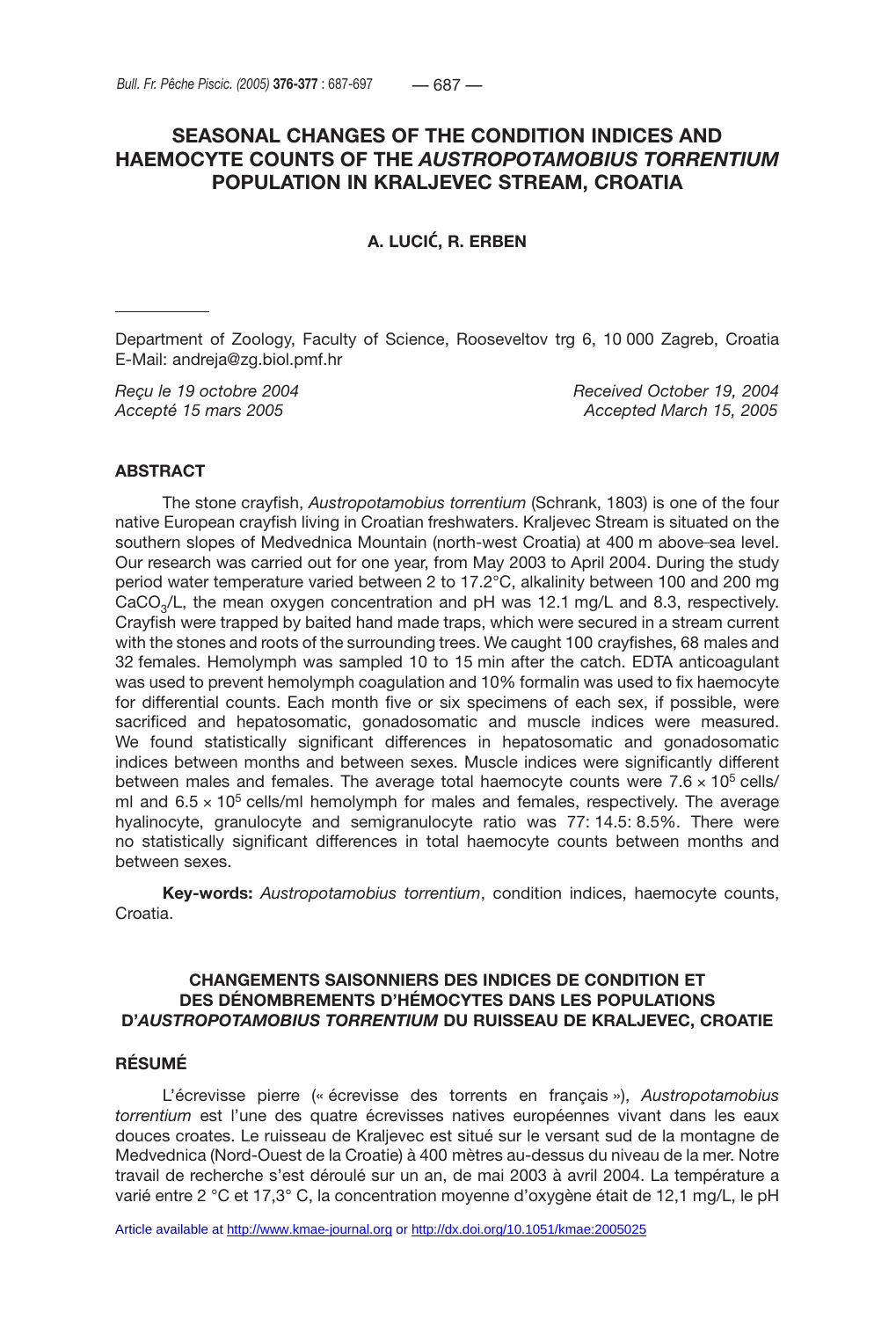moyen 8,3 et l'alkalinité entre 100 et 200 mg CaCO<sub>3</sub>/L. Nous avons capturé les écrevisses au moyen de pièges apâtés faits à la main, protégés du courant au moyen des pierres et des racines des arbres environnants. 100 écrevisses ont été capturées, 68 mâles et 32 femelles. Les échantillons d'hémolymphe ont été prélevés 10 à 15 minutes après la capture. L'anticoagulant EDTA a été utilisé pour empêcher la coagulation de l'hémolymphe et une solution de formaline à 10 % pour fixer les hémocytes en vue du dénombrement. Chaque mois 5 à 6 animaux ont été sacrifiés pour mesurer les indices hépatosomatiques, gonadosomatiques, et musculaires. Nous avons trouvé des différences statistiquement significatives dans les indices hépatosomatiques et gonadosomatiques des deux sexes et selon les mois. Les indices musculaires étaient considérablement différents entre mâles et femelles. Le nombre total moyen d'hémocytes pour les mâles était de 7,6  $\times$  10<sup>5</sup> cellules/ml d'hémolymphe et pour les femelles de  $6.5 \times 10^5$  cellules/ml. Le ratio moyen de hyalinocytes, granulocytes et semigranulocytes était de 77 : 14,5 : 8,8 % respectivement. Il n'y a pas de différence statistiquement significative entre les nombres totaux d'hémocytes des différents mois et entre les sexes.

**Mots-clés :** *Austropotamobius torrentium*, indices de condition, dénombrement d'hémocytes, Croatie.

# **INTRODUCTION**

The stone crayfish, *Austropotamobius torrentium* (Schrank, 1803) is one of the four native European crayfishes living in Croatian freshwaters and is protected by law nationally (NARODNE NOVINE 72/94; NARODNE NOVINE 76/98). This species is well adapted to lower water temperature and velocities typical for streams at higher altitudes (BOHL, 1987). *A. torrentium* is not as well investigated as other species of Astacidae family in Europe and recent research of this species in Croatia contributed to the knowledge on its biology and ecology (BOHL, 1987; LAURENT, 1988; MAGUIRE, 2002). Information on organosomatic indices and haemocyte counts in this species are lacking although some Croatian authors measured muscle and hepatopancreas participation in the body weight of *A. torrentium* (OBRADOVIĆ, SEKULIĆ and RAC, 1988).

Changes in the relative size of hepatopancreas (hepatosomatic indices) and its moisture content are used to evaluate nutritional status, as well as crayfish condition and exposition to environmental stress (MANNONEN and HENTTONEN, 1995). The annual cycle of freshwater crayfish can be characterized by changes in hepatopancreas energy content, which serves as the main source for the ovarian development, growth and moulting of the crayfish (HUNER, KÖNÖNEN and LINDQVIST, 1990; MANNONEN and HENTTONEN, 1995; JUSSILA, 1997). KYOMO (1988) studied the relationship between gonad indices and hepatopancreas indices in males and females of *Sesarma intermedia* (De Haan, 1935) while YAMAGUCHI (2001) investigated changes of hepatopancreas and testis indices during the reproductive period of male fiddler crabs, *Uca lactea* (De Haan, 1835). If tail muscle is considered as a storage site of the energy reserves, tail muscle to body weight radio and tail moisture levels can be considered as a condition index. Muscle indices were used as a measure of condition in dietary studies (FOTEDAR, 1998; TSVETNENKO *et al.*, 1999), as well as in comparative studies of morphology and edible tissues of two commercially important crayfishes (HUNER, LINDQVIST and KÖNÖNEN, 1988).

Changes in total haemocyte counts were used as an indicator of stress caused by injuries (JONES, 1999), transport conditions (JUSSILA *et al.*, 1999) or environmental contamination (LE MOULLAC and HAFFNER, 2000; YILDIZ and BENLI, 2004). Also, JOHANNSON *et al.* (2000) noticed that total haemocyte counts change during the moulting period. Published data on total haemocyte counts in the Astacidae family are lacking while there are some data on haemocyte counts in other species belonging to Decapoda (CORNICK and STEWART, 1978; JUSSILA, 1997; YILDIZ and BENLI, 2004).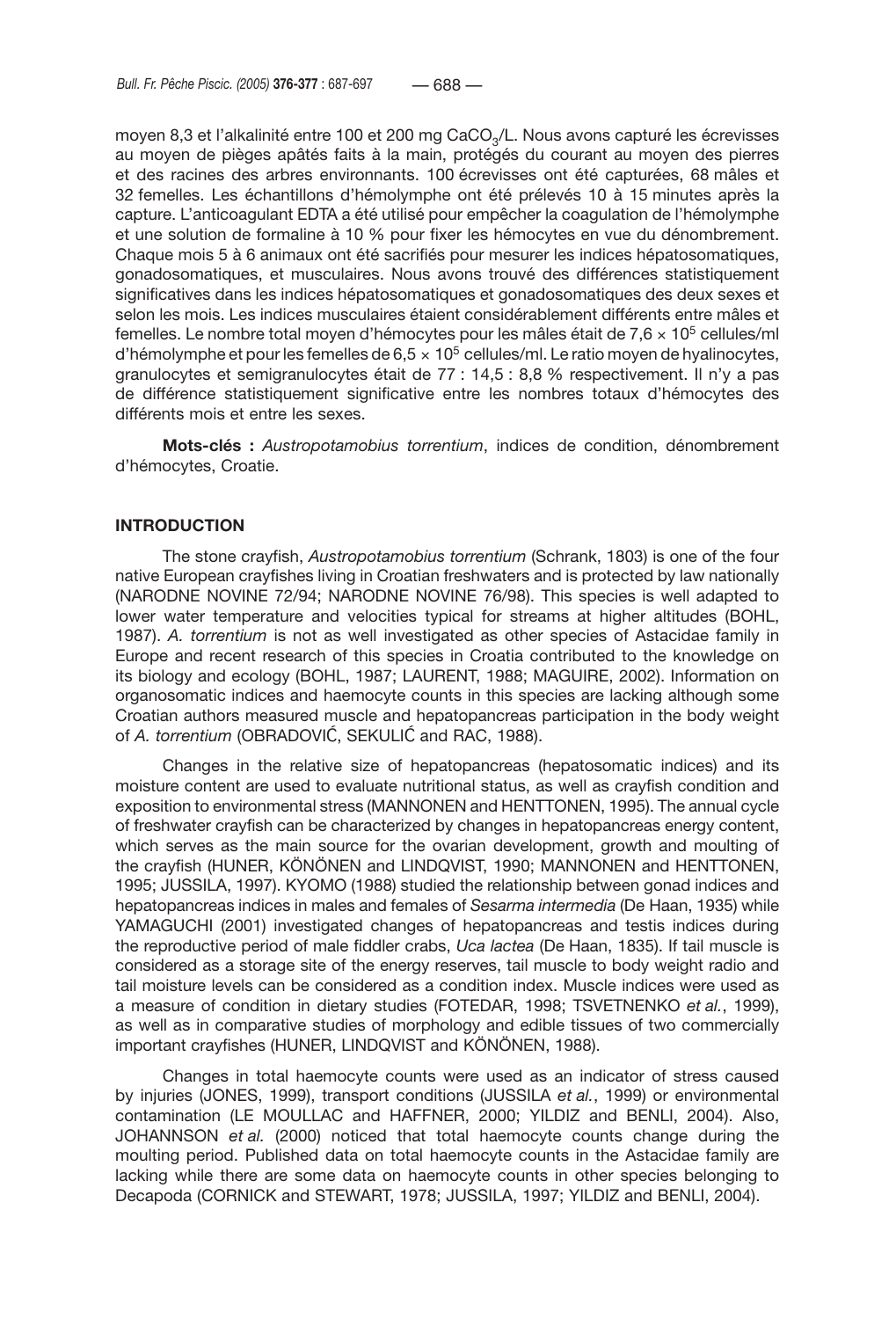It is generally accepted that in Decapoda there are three basic types of haemocytes: hyalinocytes, semigranulocytes and granulocytes (WOOD and VISENTIN, 1967; ANDERSON, 1981; BAUCHAU, 1981; MARTIN and GRAVES, 1985; MARTIN and HOSE, 1992) and VACCA and FINGERMAN (1983) described changes of differential haemocyte counts during moulting period.

As there are almost no data on organosomatic indices of *A. torrentium* the aim of this research was to measure these indices and describe their seasonal changes. Standard condition indices (hepatosomatic, gonadosomatic and muscle indices) were chosen and compared between months and between sexes. Moreover, there are no data on total and differential haemocyte counts in *A. torrentium* at all so these parameters were measured as well and compared between seasons and between sexes. Kraljevec Stream is located in the protected area of the Nature Park Medvednica, which is close to the capital city of Croatia, Zagreb and is very popular destination of the urban population. As many populations of *A. torrentium* in that area were vanished, mainly because of anthropogenic activities, research was made on a small sample size, which was approved by the management of the Nature Park.

#### **MATERIAL AND METHODS**

Stone crayfish individuals were trapped from the Kraljevec Stream located on the southern slopes of Medvednica Mountain (north-west Croatia) at 400 m above the sea level in a beech and chestnut-tree forest. Baited hand-made traps were applied for one year from May 2003 to April 2004. Physical and chemical parameters of the stream were measured (temperature, oxygen, alkalinity, pH). Hemolymph of all crayfish caught was sampled 10 to 15 minutes after catch. For total haemocyte counts hemolymph was diluted with EDTA based anticoagulant (0.49 M NaCl, 30 mM trisodium citrate, 10 mM EDTA), the hemolymph and anticoagulant ratio was 1:1. Counts of un-coloured cells were made in Neubauer chamber at 50 × microscope magnification (VÁSQUEZ *et al.*, 1997). Each month, hemolymph from a few randomly chosen crayfish was sampled for differential haemocyte counts. For that purpose, hemolymph was diluted with 10% formaline at 3:1 ratio and haemocytes were fixed 2-3 hours on 6°C. Afterwards, smears were made and stained with the WRIGHT stain, which stained the granule of granulocytes in orange-red and the granule of semigranulocytes in green-blue. On each of two randomly chosen smears, 200 hemocytes were counted and the ratio of three different cell types was calculated (according to MIX and SPARKS, 1980).

We had no catch in traps during January and February and moreover, females were caught only from May until September. Therefore, the statistical analysis was made only for that period when crayfish were active. Each month, 5 or 6 males and females were sacrificed and dissected within 20 to 24 hours of their collection. Hepatopacreata, gonads and tail muscle were removed, placed in a foil cups and weighed. Organs were then dried at 80°C for 24 hours and weighed again. Organosomatic indices were expressed as wet organosomatic index (Oi<sub>wet</sub>; equation 1) and organ moisture content (OM; equation 2) (JUSSILA, 1997).

Oi<sub>wet</sub> = W<sub>wo</sub> × 100/W<sub>t</sub> and (2) OM = (W<sub>wo</sub> – W<sub>do</sub>) × 100/W<sub>wh</sub>, where: W<sub>wh</sub> = weight of wet organ (g);  $\mathsf{W}_\mathsf{t}$  = total weight of crayfish (g); and  $\mathsf{W}_\mathsf{do}$  = weight of dry organ (g)(1)

Results were expressed as mean values. The normality of data distribution is tested by Shapiro-Wilks'W test and afterwards differences in condition indices between sexes and between months were analysed using nonparametric analysis of variance (KRUSKAL-WALLIS test). SPEARMAN correlation test was used for correlations between the weights of the organs and the whole animal. Parametric one-way analysis of variance (ANOVA) was used to test difference in differential haemocyte counts between sexes and between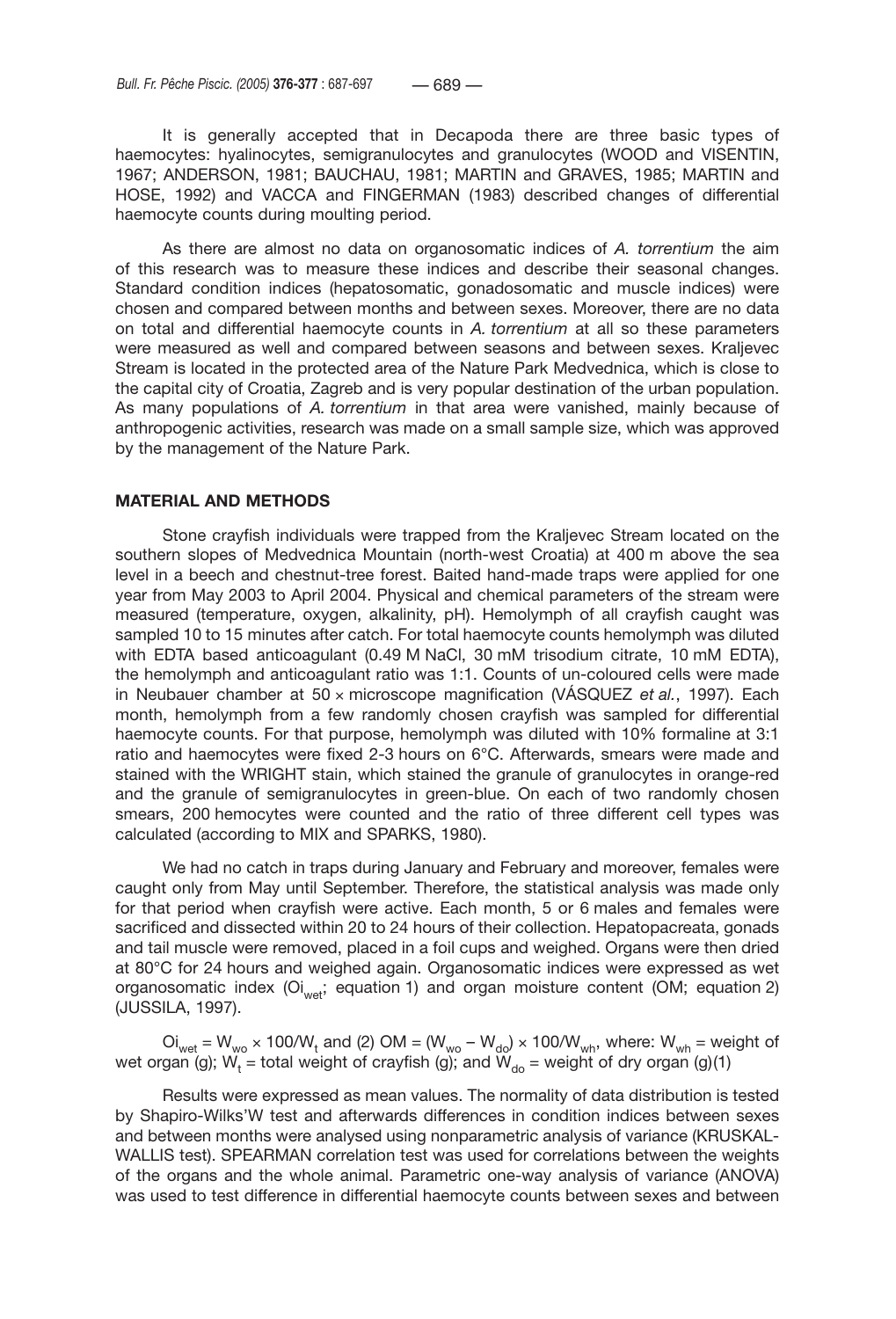months. We were using Statistica 5.0 for statistical analysis. Results were considered statistically significant at p < 0.05.

### **RESULTS**

We caught altogether 100 crayfish, 68 males and 32 females. The sex ratio (males to females) was 2.1:1 (S<sub>0</sub> = 0.36). The average male weight was 18.8  $\pm$  1.3 g, it varied between 2.9 and 4.6 g while the average female weight was  $12.9 \pm 1$  g and it varied between 5 and 26 g. Total lengths (TL) of males range between 4.1 and 9.2 cm, the mean was 7.0  $\pm$  0.1 cm and the total length of the females ranged between 2.7 and 8.8 cm with its mean value at  $6.7 \pm 0.2$  cm. Ten males less than 5 cm TL and three females less than 6 cm TL were excluded from the analysis. Analysis was made for males caught from March until December (ten months analysed) and for females caught from May until September (five months analysed).

The average annual temperature of the stream was  $9.4 \pm 1.6^{\circ}$ C, its oxygen concentration 12.1  $\pm$  0.8°C, pH 8.3  $\pm$  0.1 and its alkalinity varied between 100 and 200 mg  $CaCO<sub>3</sub>/L$ .

Stone crayfish males had a higher relative hepatopancreas weight (Hi<sub>wet</sub> 6.7-7.2%) and lower moisture content (HM 45-64%) at the beginning of the year (March, April) and during the mating period in October when Hi<sub>wet</sub> was 6.6% and HM was 61% (Figures 1 and 2). During moulting (from June until September) the Hi<sub>wet</sub> of males varied between 2.4 and 5.7% and HM varied between 67.3 and 83% (Figures 1 and 2). Females had lower  $H_{\text{burst}}$  in September (4.6%) than during moulting when it was around 5.6%. The moisture content of hepatopancreas in females decreased from June (83%) to September when 72% of moisture was determined.



#### **Figure 1**

Mean values of relative weight of hepatopancreas (Hi<sub>wet</sub> %), gonads (Gi<sub>wet</sub> %) and tail muscle (Mi<sub>wet</sub> %) of *Austropotamobius torrentium* males from March to **December, in Kraljevec Stream, Croatia.**

#### **Figure 1**

Valeurs moyennes du poids relatif de l'hépatopancreas (Hi<sub>poids</sub> %), des gonades **(Gipoids %) et du muscle de la queue (Mipoids %) d'***Austropotamobius torrentium* **mâle de mars à décembre, dans le ruisseau Kraljevec, Croatie.**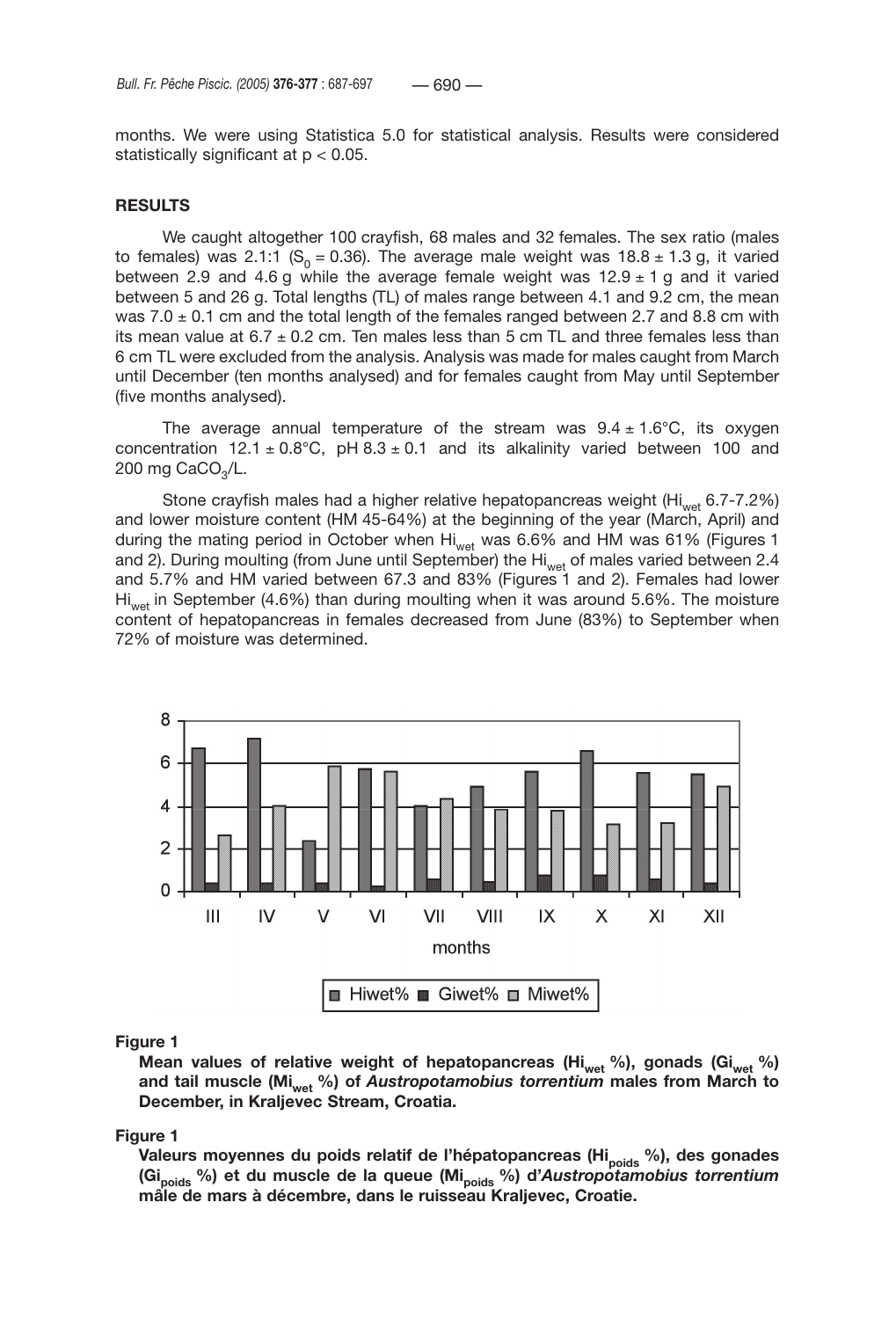

#### **Figure 2**

**Average moisture content of hepatopancreas (HM%), gonads (GM%) and tail muscle (MM%) of** *Austropotamobius torrentium* **males from March to December, in Kraljevec stream, Croatia.**

#### **Figure 2**

**Humidité moyenne du contenu de l'hépatopancreas (HM%), des gonades (GM%) et du muscle de la queue (MM%) d'***Austropotamobius torrentium* **mâles de mars à décembre, dans le ruisseau Kraljevec, Croatie.**

The relative weight of the ovaries gradually increased from May ( $Gi_{wet}$  0.7%) until September (Gi<sub>wet</sub> 6.4%) while the weight of testis increased from 0.4 to only 0.8% during the same period (Figure 1). The relative testis weight decreased from 0.8 to 0.4% from October to April (Figure 1). The moisture contents of the ovaries were the lowest in August and September; they varied between 43.7-58.5% while from May to July moisture content ranged between 80 and 90%. The moisture content of the testis was the lowest in December (around 50%) while from March to November varied between 73 and 85% (Figure 2). While preparing to mate and during mating (from August to November) the moisture content of testis was lower than during moulting, it ranged between 75 and 80% (Figure 2).

The KRUSKAL-WALLIS test indicated statistically significant differences in all hepatosomatic and gonadosomatic indices between months ( $p < 0.05$ ) (Table I). Males and females differed significantly in the hepatopancreas moisture content and wet gonad index (Table I).

Differences in the relative weight of the tail muscle between the months were close to statistical significance (KRUSKAL-WALLIS test;  $p = 0.0559$ ). In males, lower relative weights of the tail muscle were detected during the moulting and mating period (from July to November) (Figure 1). Tail muscle moisture content varied in males from 80 to 87% between September and December (Figure 2). In females, the tail muscle/body weight ratio gradually decreased from 8.9% measured in June to 7.5% measured in September. Females had a significantly higher tail muscle/body weight ratio than males (KRUSKAL-WALLIS test;  $p = 0.008$ <sup>\*</sup>). The tail muscle/body weight ratio varied between 6.3 and 8.9% in females while it was between 2.7 and 5.9% in males.

Statistically significant positive correlation was found between the weight of the hepatopancreas, gonads, tail muscle and total body weight (SPEARMAN correlation test;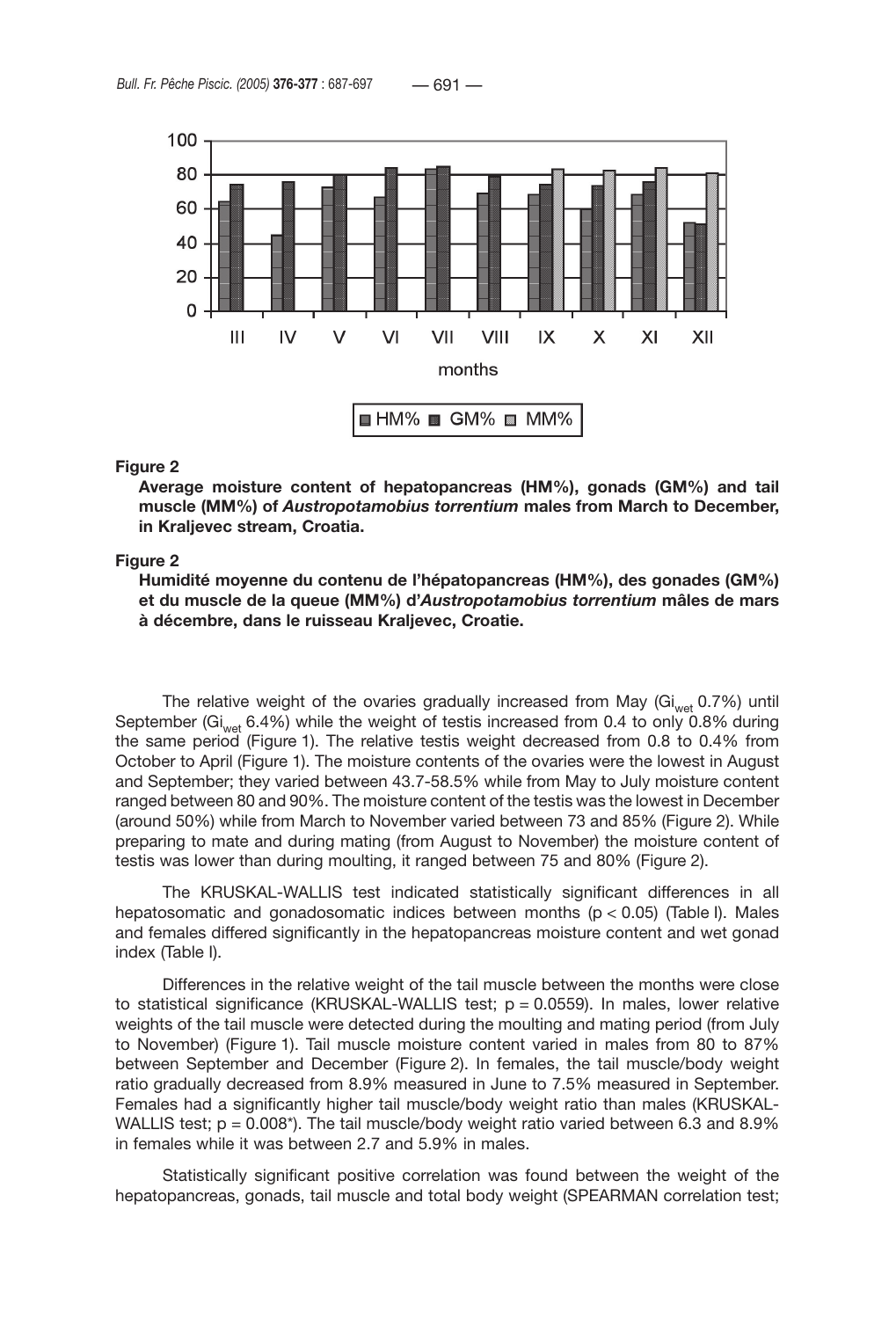### **Table I**

**Statistical analysis (Kruskal-Wallis test) of hepatosomatic and gonadosomatic indices of** *Austropotamobius torrentium* **compared between months and between sexes, in Kraljevec Stream, Croatia.**

#### **Tableau I**

**Analyse statistique (test de Kruskal-Wallis) des indices hépatosomatiques et gonadosomatiques d'***Austropotamobius torrentium* **sur plusieurs mois et entre sexes.** 

| Kruskal-<br>Wallis test    | Hepatosomatic<br>indices | р         | Gonadosomatic<br>indices | p         |   |
|----------------------------|--------------------------|-----------|--------------------------|-----------|---|
| Compared between<br>sexes  | Hi <sub>wet</sub>        | 0.6398    | Gi <sub>wet</sub>        | $0.0003*$ |   |
|                            | HМ                       | $0.0101*$ | <b>GM</b>                | 0.0645    |   |
| Compared between<br>months | Hi <sub>wet</sub>        | $0.0303*$ | Gi <sub>wet</sub>        | $0.0436*$ | 8 |
|                            | HМ                       | $0.0219*$ | GМ                       | $0.0088*$ |   |

\* Statistically significant difference.

\* Différence statistiquement significative.

 $r = 0.605$ \*,  $r = 0.3812$ \*,  $r = 0.672$ \*, respectively). Correlation between hepatopancreas, gonads and tail muscle relative weight and total body weight were negative and statistically significant (SPEARMAN correlation test;  $r = -0.387$ \*;  $r = -0.3812$ \*;  $r = -0.389$ \*, respectively).

Seasonal changes of the total haemocyte counts (THC) are presented in Figure 3. There were no significant differences in the THC between the months (KRUSKAL-WALLIS test;  $p = 0.3279$ ) or the sexes (KRUSKAL-WALLIS test;  $p = 0.4179$ ) although the mean THC was higher during the moulting period compared to the rest of the year (Figure 3). The average total haemocyte count was  $7.6 \times 10^5$  cells/ml and  $6.5 \times 10^5$  cells/ml hemolymph for males and females, respectively.

Differential haemocyte counts (DHC) were not significantly different between males and females (ANOVA; hyalinocytes  $p = 0.6556$ ; granulocytes  $p = 0.519$ ; semigranulocytes p = 0.9854). The average ratio of hyalinocytes, granulocytes and semigranulocytes was 77.6: 13.9: 8.5% in males, while a slightly different ratio, 76.5: 15:8.5%, was determinated in females. The ratio of all three-cell types was significantly different between months (ANOVA; hyalinocytes  $p = 0.021295$ ; granulocytes  $p = 0.001570$ ; semigranulocytes  $p = 0.033814$ <sup>\*</sup>).

### **DISCUSSION**

Kraljevec Stream is, by its characteristics, an ideal habitat for the stone crayfish if compared with the description given by BOHL (1987). Physical and chemical characteristics are in accordance with the data previously reported as being optimal for this species (MAGUIRE, 2002). Crayfish population of the stream was estimated on 1 218 individuals (between 1 039 and 1 472) by mark-recapture method at the year 2002 (MAGUIRE, 2002). The absence of crayfish in traps during January and February is probably the result of very low water temperature (between 2 and 2.8°C) while the absence of females from October to May indicated the period when they bear eggs. Increase in the water temperature in March (4.4°C) induced the activity of crayfish as it was previously described by other authors (BOHL, 1987; MAGUIRE, 2002). Thus, the unequal sex ratio as a result of seasonal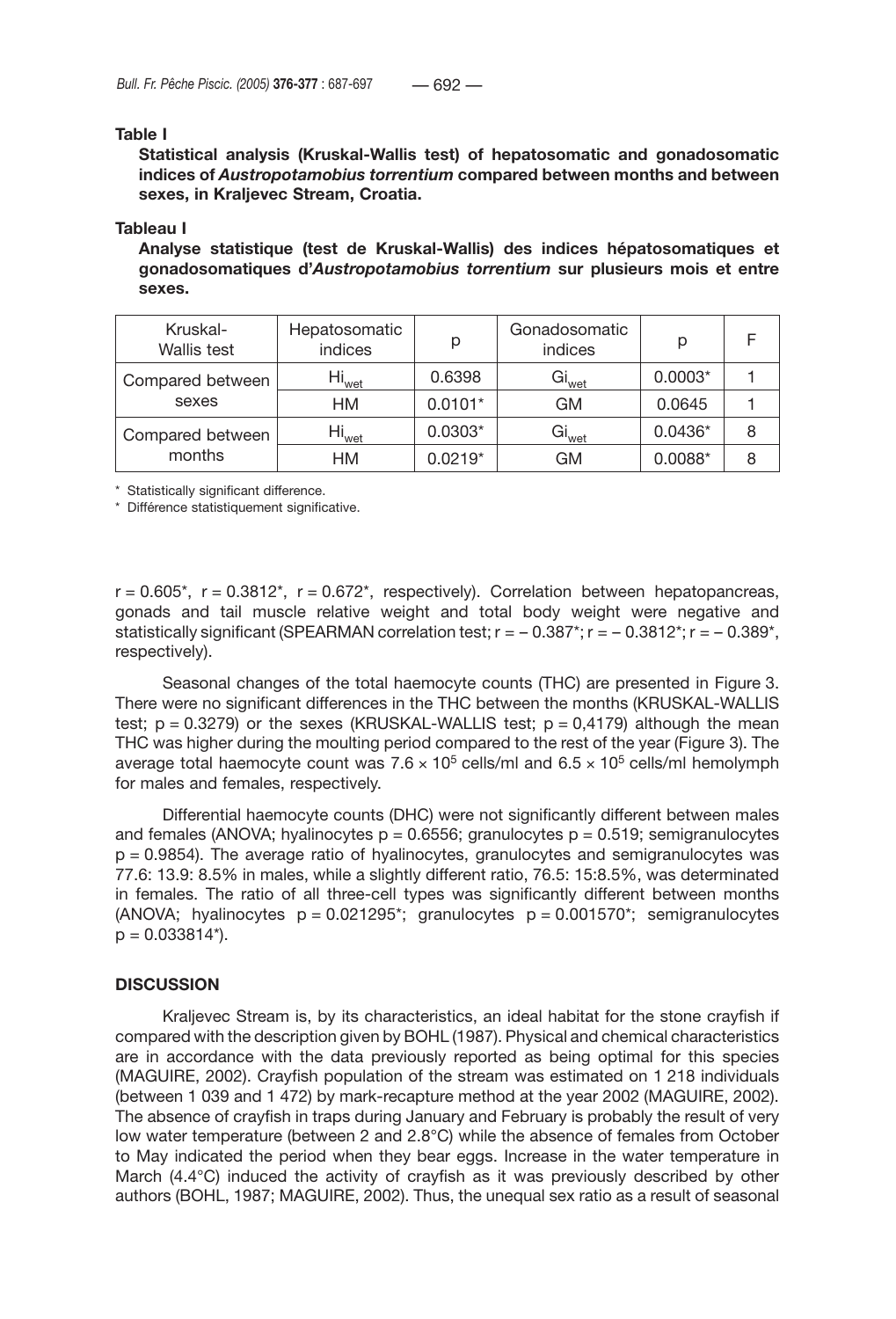

### **Figure 3**

**Standard deviations, mean and standard errors of total haemocyte counts (THC) in** *Austropotamobius torrentium* **from March to December, in Kraljevec Stream, Croatia.**

#### **Figure 3**

**Déviations standards, erreurs moyennes et standards des dépouillements d'hémocytes totaux (THC) d'***Austropotamobius torrentium* **de mars à décembre, dans le ruisseau Kraljevec, Croatie.**

inactivity of females during bearing eggs was also recorded in other species of Astacidae family (ACKEFORS, 1999; ALEKNOVICH, KULLESH and ABLOV, 1999).

Changes in the relative size of the hepatopancreas (hepatosomatic indices), gonads (gonadosomatic indices) and tail muscle (muscle indices) were detected in farmed as well as in wild crayfish populations (HUNER, LINDQVIST and KÖNÖNEN, 1988; HUNER, KÖNÖNEN and LINDQVIST, 1990; JUSSILA, 1997; YAMAGUCHI, 2001; CARMONA-OSALDE *et al.*, 2004). The higher hepatopancreas moisture content and at the same time lower relative hepatopancreas weight during the moulting period of males (from July to September) is the result of spending their energy reserves in the postmoult period as it was previously described by some authors (DAUPHIN-VILLEMANT, BÖCKING and SEDLMEIR, 1995; YAMAGUCHI, 2001). Moreover, most of the males caught during that period were already moulted and thereby consumed nutritients stored in hepatopancreas during the intermoult period. With approaching the mating period (October) wet hepatopancreas weight increased and moisture content decreased which is the opposite than what YAMAGUCHI (2001) and VIIKINKOSKI *et al.* (1995) found during the mating period. One possible explanation of this difference might be the small sample size used in our research. On the other hand, it is also possible that males accumulated energy in the hepatopancreas and testis at the same time because the energy demand of the spermatogenesis is very low (GHERARDI, 2002). Similarly to our findings, no clear relationship between the hepatopancreas and gonad indices was found in *Sesarma intermedia* males by KYOMO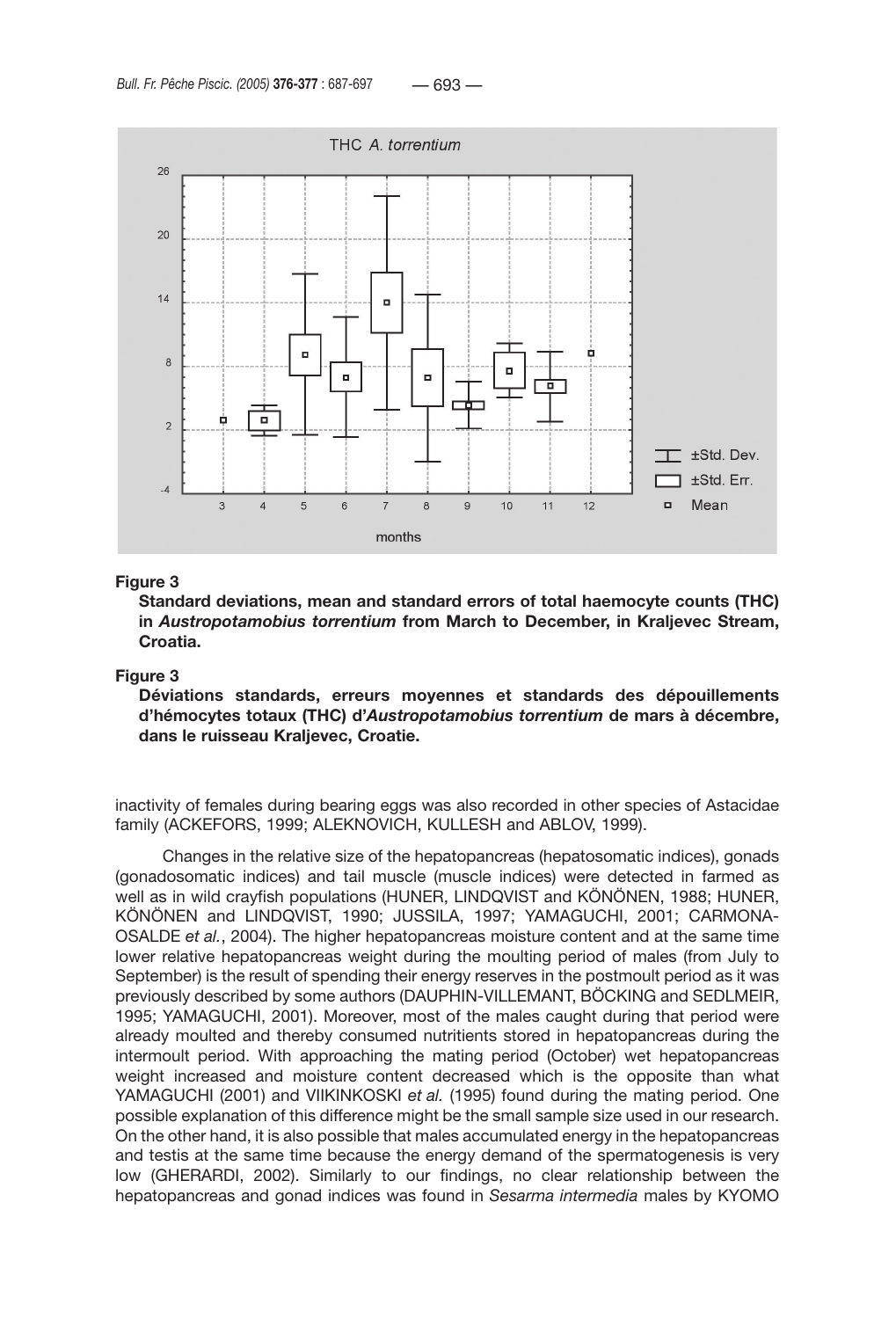(1988). The energy accumulation in the testis is indicated by the slight increase of  $Gi<sub>wat</sub>$ and the decrease of GM while approaching to mating period (Figures 1 and 2). KYOMO (1988) detected that the gonad index of males fluctuated all year round within a very small range, i.e. between 0.5 and 0.9% while in our study it fluctuated between 0.4 and 0.8%. In the females Hi<sub>wet</sub> and HM decreased by approaching the mating season in October while continuous and significant increase of  $Gi<sub>wet</sub>$  and decrease of GM was detected during the period from May to October. These findings indicated that the relative hepatopancreas weight decreased with the increase of relative ovaries weight while energy accumulated in both organs although the energy accumulation is more intensive in ovaries (decrease of GM from 82.7 to 72%). Many other authors also found an increase in the relative gonad weight with approaching to mating period (PALACIOS, IBARRA and RACOTTA, 2000; ZAPATA *et al.*, 2003; CARMONA-OSALDE *et al.*, 2004).

Seasonal changes in hepatosomatic and gonadosomatic indices were statistically confirmed in all tested parameters. Males and females differed significantly in hepatopancreas moisture content and relative gonad weight and this finding confirms the different energy demands of oogenesis and spermatogenesis (GHERARDI, 2002). Similarly to our results, HUNER, LINDQVIST and KÖNÖNEN (1988) also found no significant differences in the relative hepatopancreas weight between males and females. These findings probably reflect many important functions of this gland.

Female stone crayfish had significantly higher weight of abdominal muscle then males. This data is in agreement with the findings of HUNER, LINDQVIST and KÖNÖNEN (1988) for species *Astacus astacus* and *Procambarus clarkii*. The bigger tail muscle in females is connected with its role in bearing eggs. Decrease in the relative tail muscle weight of both males and females during the moulting and the mating periods (Figures 1 and 2) may reflect the higher level of activity during that period.

The positive correlation between organ weight and total body weight and negative between relative organ weight and total body weight also confirmed the findings of OBRADOVIĆ, SEKULIĆ and RAC (1988) on the same species. These results indicated that hepatopancreas, gonads and tail muscle relative weights do not increase proportionally with the total body weight. Similarly, HUNER, LINDQVIST and KÖNÖNEN (1988) found that the proportions of tail muscle and hepatopancreas do not increase geometrically with the increase of total body lengths.

We did not find significant differences in total heamocyte counts (THC) between males and females of the stone crayfish and as there are no data on sexual differences in this respect in other articles we assume that there are no sex differences in other species, either (JUSSILA, 1997; EVANS *et al.*, 1999; JUSSILA *et al.*, 1999; LE MOULLAC and HAFNER, 2000; YILDIZ and BENLI, 2004). Although THC is often used as an indicator of stress (JONES, 1999; YILDIZ and BENLI, 2004; EVANS *et al.*, 1999) we agree with the opinion of JOHANSSON *et al.* (2000) that this parameter is not a reliable condition index, mainly because of great individual differences noticed during the counting of haemocytes. Differences in THC between months were not significant although mean THC-s were higher during the moulting period (Figure 3) which may be connected with the role of hemocytes in the tanning and mineralization of the exoskeleton after moulting. VACCA and FINGERMAN (1983) and HOSE *et al.* (1992) established that hyalinocyte number increased during moulting while granulocyte number grew during intermoult period. Significant changes in the ratio of different cell types during the year found in our research are in agreement with the findings of VACCA and FINGERMAN (1983) and HOSE *et al.* (1992). No significant differences in differential haemocyte counts of males and females found in our research confirmed the findings of CORNICK and STEWART (1978) in *Homarus americanus*. Haemocyte ratio similar to what we found was published by VASQUEZ *et al.* (1997) for freshwater shrimp *Macrobrachium rosenbergii* (70% hyalinocytes, 20% granulocytes and 10% undifferentiated cells) while HARDY (1892) mentioned that *Astacus*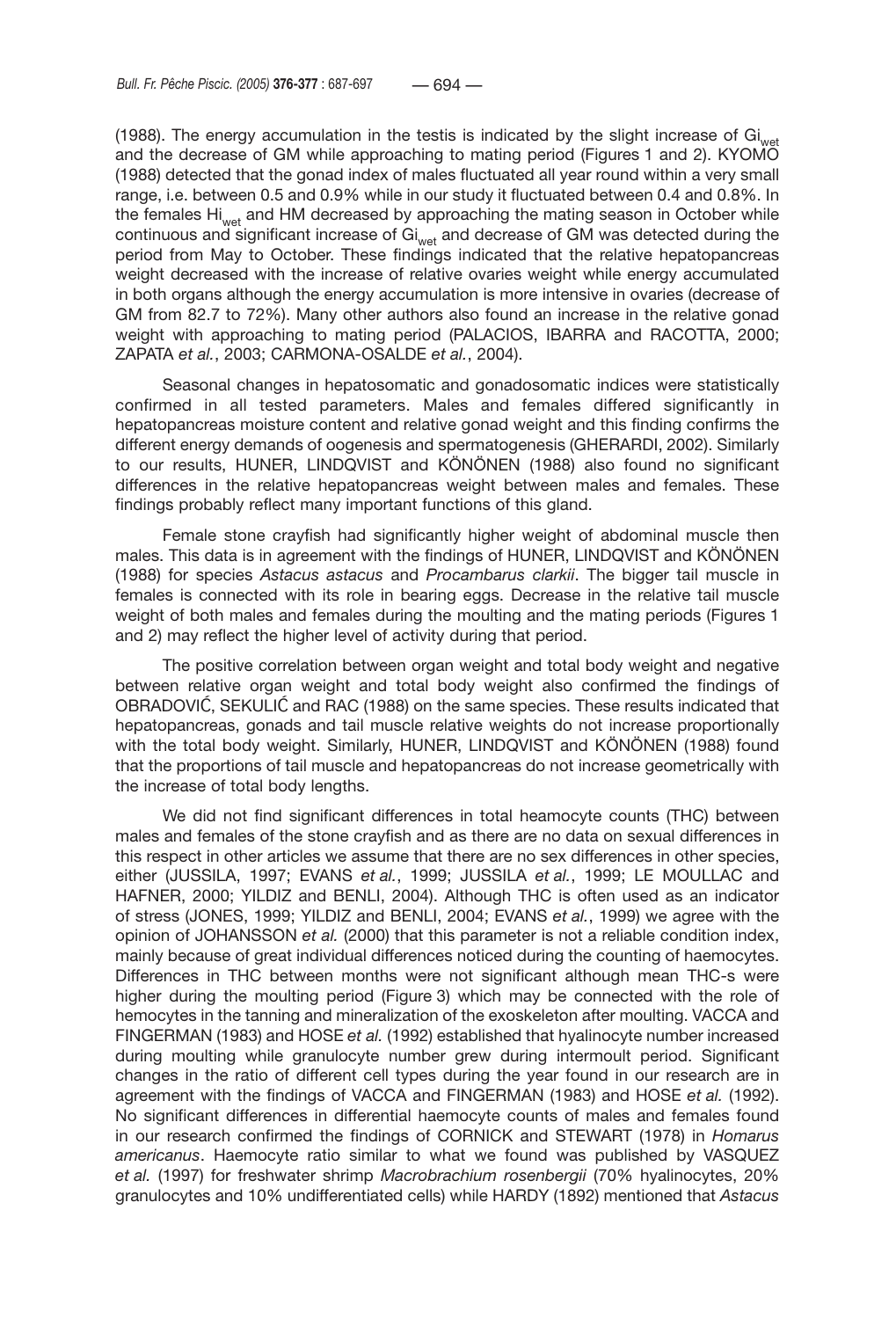*fluviatilis* has three times more hyalinocytes than granulocytes which is also in agreement with our findings for *A. torrentium*. On the other hand, marine Decapods have different haemocyte ratio (CORNICK and STEWART, 1978; HOSE, MARTIN and GERARD, 1990).

# **CONCLUSIONS**

The annual cycle of the stone crayfish is characterized by changes in hepatosomatic and gonadosomatic indices. Gonadosomatic indices increased gradually with the approaching reproductive season while the changes in the hepatosomatic indices were not so clear. Hepatosomatic and gonadosomatic indices of males and females were significantly different because of different energy demands of oogenesis and spermatogenesis. Relative tail muscle weight is higher in females then in males. The weight of hepatopancreas, gonads and tail muscle is directly proportional to the total body weight but their ratio to the body weight is indirectly proportional to it. Total haemocyte counts did not change significantly during the year while the ratio of different cell types did. As the total and differential haemocyte counts show great individual differences they should not be used as reliable condition parameters. As the studied species is protected by law in Croatia and the population is located in a protected area of Nature Park Medvednica the number of specimens approved for sacrifice and analysis was small and the trends identified here need to be confirmed during a second year of the study.

# **REFERENCES**

- ACKEFORS H.E.G., 1999. Observations on the yearly life cycle of *Astacus astacus* in a small lake in Sweden. *Freshwater Crayfish, 12,* 413-429.
- ALEKNOVICH A., KULLESH V., ABLOV S., 1999. Growth and size structure of narrowclawed crayfish *Astacus leptodactylus* Esch. in its eastern area. *Freshwater Crayfish, 12*, 550-554.
- ANDERSON R.S., 1981. Comparative aspects of the structure and function of invertebrate and vertebrate leucocytes. *In:* RATCLIFFE N.A., ROWLEY A.F. (eds.), Invertebrate Blood Cells, Vol. 2, 629-640, Academic Press.
- BAUCHAU A.G., 1981. 12. Crustaceans. In: RATCLIFFE N.A., ROWLEY A.F (eds.) Invertebrate Blood Cells, Vol. 2, 385-420, Academic Press.
- BOHL E., 1987. Comparative studies on crayfish brooks in Bavaria (*Astacus astacus* L., *Austropotamobius torrentium* Schr.). *Freshwater Crayfish, 7*, 287-294.
- CARMONA-OSALDE C., RODRÍGUEZ-SERNA M., OLVERA-NOVOA M.A., GUTIÉRREZ-YURRITA P.J., 2004. Effect of density and sex ratio on gonad development and spawning in the crayfish *Procambarus llamasi*. *Aquaculture*, in Press.
- CORNICK J.W., STEWART J.E., 1978. Lobster (*Homarus americanus*) hemocytes: Classification, differential counts, and associated agglutinin activity. *J. Invertebrate Pathol., 31*, 194-203.
- DAUPHIN-VILLEMANT C., BÖCKING D., SEDLMEIR D., 1995. Regulation of steroidogenesis in crayfish molting glands: involvement of protein synthesis. *Molecular and Cellular Endocrinol., 109*(1), 97-103.
- EVANS L.H., FOTEDAR S., FAN A., JONES B., 1999. Investigation of idiopathic muscle necrosis and circulating hemocytes in the freshwater crayfish *Cherax tenuimanus* exposed to acute and chronic stressors. *Freshwater Crayfish, 12*, 356-370.
- FOTEDAR R., 1998. Effect of dietary protein and lipid source on the growth, survival, condition indices, and body composition of marron, *Cherax tenuimanus* (Smith). *Aquaculture, 230*, 439-455.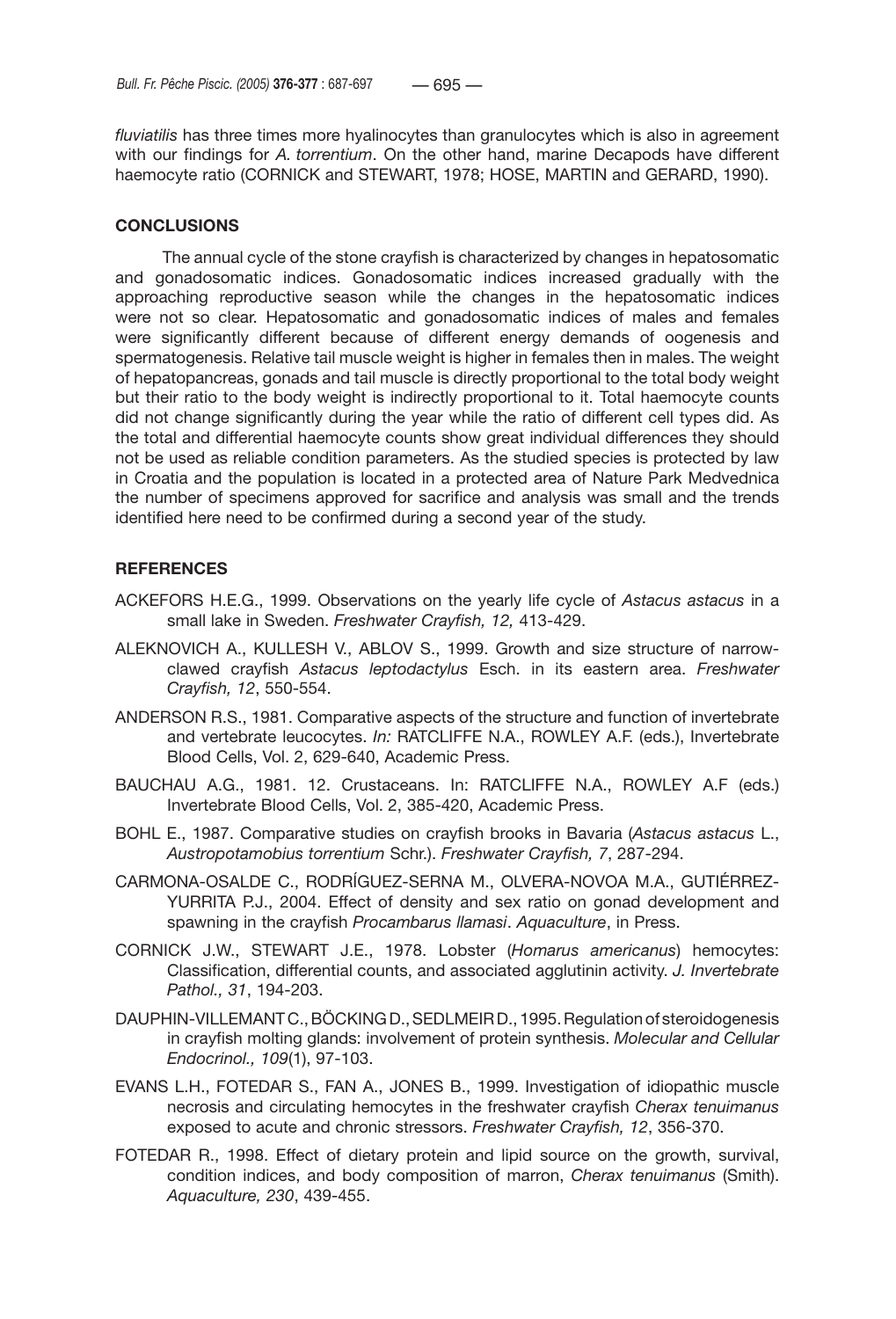- GHERARDI F., 2002. Behaviour. *In:* HOLDICH D.M. (ed.), Biology of Freshwater Crayfish, 258-259, Blackwell Science.
- HARDY W.B., 1892. The blood corpuscules of the Crustacea, together with a suggestion as to the origin of the crustacean fibrin-ferment. *J. Physiol., 13*, 165-190.
- HOSE J.E., MARTIN G.G., GERARD A.S., 1990. A decapod hemocyte classification scheme integrating morphology, cytochemistry, and function. *Biol. Bull., 178,* 33- 45.
- HOSE J.E., MARTIN G.G., TIU S., McRELL N., 1992. Patterns of hemocyte production and release throughout the molt cycle in the peneid shrimp *Sicyonia ingentis*. *Biol. Bull., 183*, 185-199.
- HUNER J.V., KÖNÖNEN H., LINDQVIST O.V., 1990. Variation in body composition and exoskeleton mineralisation as functions of the molt and reproductive cycles of the noble crayfish, *Astacus astacus* (Astacidae, Decapoda), from a pond in central Finland. *Comp. Bochem. Physiol.*, *96A*(1), 235-240.
- HUNER J.V., LINDQVIST O.V., KÖNÖNEN H., 1988. Comparison of morphology and edible tissues of two important commercial crayfishes, the noble crayfish, *Astacus astacus* Linné, and the red swamp crayfish, *Procambarus clarkii* (Girard) (Decapoda, Astacidae and Cambaridae). *Aquaculture, 68*, 45-57.
- JOHANSSON M.W., KEYSER P., SRITUNYALUCKSANA K., SÖDERHÄLL K., 2000. Crustacean haemocytes and hematopoisis. *Aquaculture, 191*, 45-52.
- JONES B., 1999. Cellular response to injury in spiny lobsters. Proceedings, International symposium on lobster health management, 9-17, Adelaide.
- JUSSILA J., 1997. Physiological responses of Astacid and Parastacid crayfishes (Crustacea: Decapoda) to conditions of intensive culture. Doctoral Dissertation, University of Kuopio, Finland, 17-137.
- JUSSILA J., MANNONEN A., 1997. Marron (*Cherax tenuimanus*) and noble crayfish (*Astacus astacus*) hepatopancreas energy and its relationship to moisture content. *Aquaculture, 149*, 157-161.
- JUSSILA J., PAGANINI M., MANSFIELD S., EVANS L.H., 1999. On physiological responses, plasma glucose, total hemocyte counts and dehydration, of marron *Cherax tenuimanus* (Smith) to handling and transportation under simulated conditions. *Freshwater Crayfish, 12*, 155-167.
- KYOMO J., 1988. Analysis of the relationship between gonads and hepatopancreas in males and females of the crab *Sesarma intermedia*, with reference to resource use and reproduction. *Marine Biology, 97*, 87-93.
- LAURENT P.J., 1988. *Austropotamobius pallipes* and *A. torrentium*, with observations on their interactions with other species in Europe. In: HOLDICH D.M., LOWERY R.S. (eds.), Freshwater crayfish, 341-364, University Press, Cambridge.
- LE MOULLAC G., HAFFNER P., 2000. Environmental factors affecting immune responses in Crustacea. *Aquaculture, 191*, 121-131.
- MAGUIRE I., 2002. Family Astacidae in north-west Croatia. Doctoral Thesis (in Croatian with English abstract), Faculty of Science, University of Zagreb, 12-13.
- MANNONEN A., HENTTONEN P., 1995. Some observations on the condition of crayfish (*Astacus astacus* (L.) in a river affected by peat mining in central Finland. *Freshwater Crayfish, 10*, 274-281.
- MARTIN G.G., GRAVES B.L., 1985. Fine structure and classification of shrimp hemocytes*. J. Morphol., 185*, 339-348.